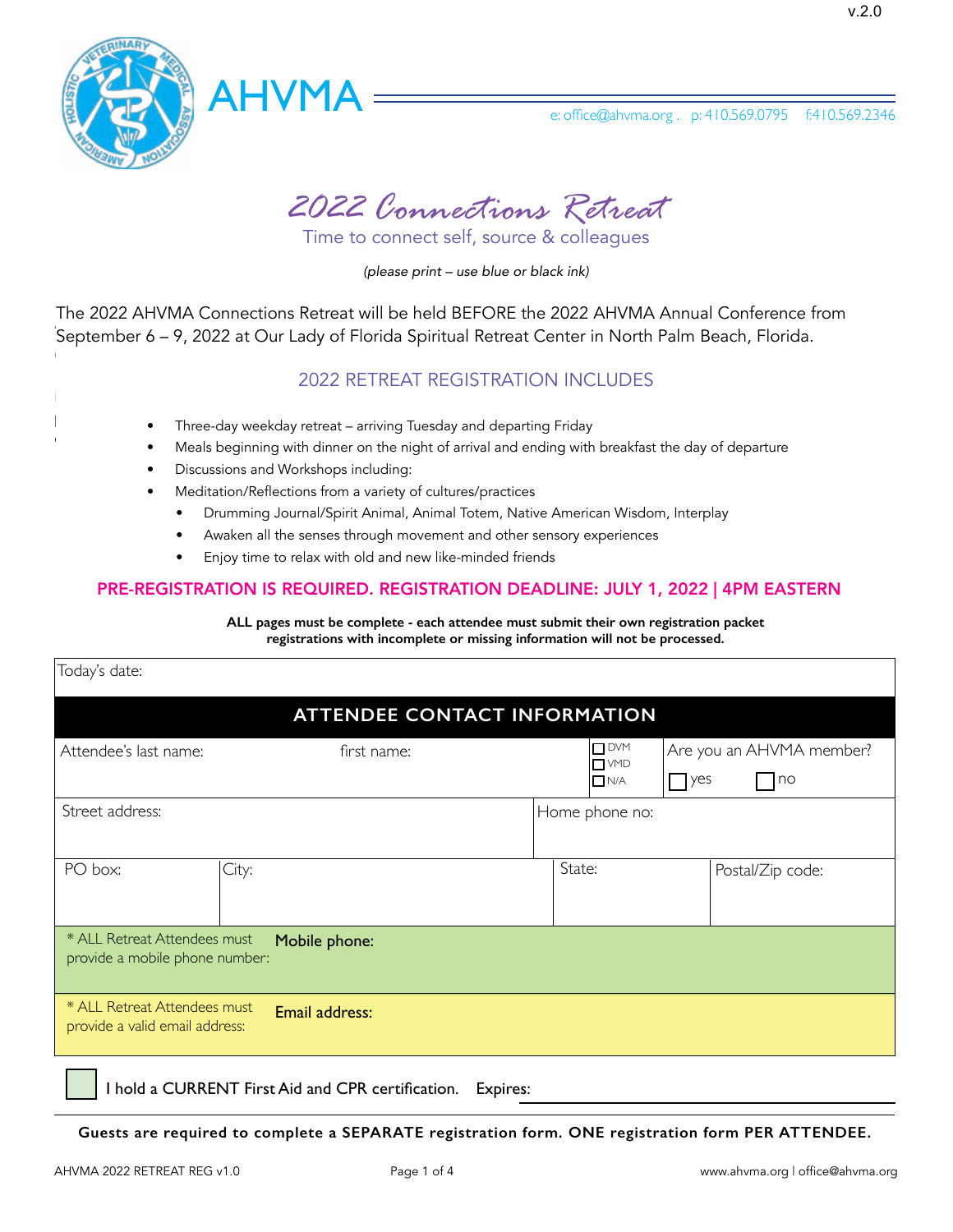| <b>MORE ABOUT YOU</b> |                                                                                                                                                                                                                                                                                                                                                                                                                                                                         |  |  |
|-----------------------|-------------------------------------------------------------------------------------------------------------------------------------------------------------------------------------------------------------------------------------------------------------------------------------------------------------------------------------------------------------------------------------------------------------------------------------------------------------------------|--|--|
| Mobility              | Please indicate if you have any mobility/disability concerns.<br>I have no mobility/disability concerns I have concerns, please see below.                                                                                                                                                                                                                                                                                                                              |  |  |
| Dietary               | Please indicate if you have any special dietary requirements (food allergies, etc.)<br>$\Box$ I have no special dietary requirments $\Box$ I have special food requirements/allergies, please see below                                                                                                                                                                                                                                                                 |  |  |
|                       | If you have food allergies, please describe here:<br>We will be sharing your comments with Our Lady of Florida Retreat Center. Every reasonable effort will be made to<br>accommodate individuals with medically necessary dietary restrictions. We cannot guarantee that every request can be honored<br>or that every allergy can be avoided. If you have numerous and severe restrictions you may wish to make arrangements to ensure<br>your safety and well being. |  |  |

| <b>EMERGENCY CONTACT (WHO WILL NOT BE AT THE RETREAT)</b> |                |                |  |
|-----------------------------------------------------------|----------------|----------------|--|
| IN CASE OF EMERGENCY, PLEASE CONTACT                      |                |                |  |
| Name of friend or relative:                               | Relationship:  |                |  |
| Emergency contact mobile phone no:                        | Home phone no: | Work phone no: |  |

\*\*All retreat attendees must list an emergency contact. Your registration will not be processed with out this information.

# **LODGING INFORMATION**

two rooms. If registrants wish to share one room the rate remains the same (\$550.00) per person. *All sleeping rooms are "jack and jill". Each sleeping room is furnished with one full size bed. Two sleeping rooms share one bathroom between the* 

Please select from the options below. Be sure to indicate if you wish to share a room, or if you have preferred neighbor for your adjoining room.

I have a preferred adjoining room neighbor (who will register or has already registered for the retreat). *Participants will be assigned to specific rooms by AHVMA. Only room A is handicap accessible and will be assigned to an eligible participant*

Cabin 10 also features an expansive covered porch. The Infirmary has two private rooms with a shared screened-in porch. **The Cook's Cabin has four individuals or individuals or contract for individuals or contract or couples.**<br> **Cabins may not be reserved or couples.** 

who has a has a has a has a has a has a has a has a has a has a has a has a has a has a has a has a has a has a

*payment in full.*

MY SECOND CHOICE IS:

*if my first choice is not available*

I will be SHARING one sleeping room *(please note, all rooms have one full size bed)*.

Name of roommate: \_

I would like my own sleeping room, and have no adjoining room neighbor preference. re no adjoining room neignoor preference.

# *includes meals, activities, administrative and speaker fees* ..................................................................................RETREAT REGISTRATION TOTAL DUE: \$550.00

*add amount from cabin choice above*

### **TOTAL AMOUNT DUE:**  \_\_\_\_\_\_\_\_\_\_\_\_\_\_\_\_\_\_\_\_\_\_\_\_\_\_\_\_\_\_\_\_\_ *\*(optional) I would like to include a donation to AHVMA in the amount of:\_\_\_\_\_\_\_\_\_\_\_\_\_\_*

| <b>PAYMENT METHOD</b>                                       |                                                      |  |  |  |
|-------------------------------------------------------------|------------------------------------------------------|--|--|--|
| $\vert$ Check#<br>(drawn from a US BANK - payable to AHVMA) | <b>TOTAL Amount:</b>                                 |  |  |  |
| CREDIT CARD INFORMATION \                                   | MasterCard<br>American Express<br>  Visa<br>Discover |  |  |  |
| credit card number:                                         | $exp:$ $(mm/yy)$                                     |  |  |  |
| name on credit card (please print)                          | billing postal/zip code:<br>CVV code:                |  |  |  |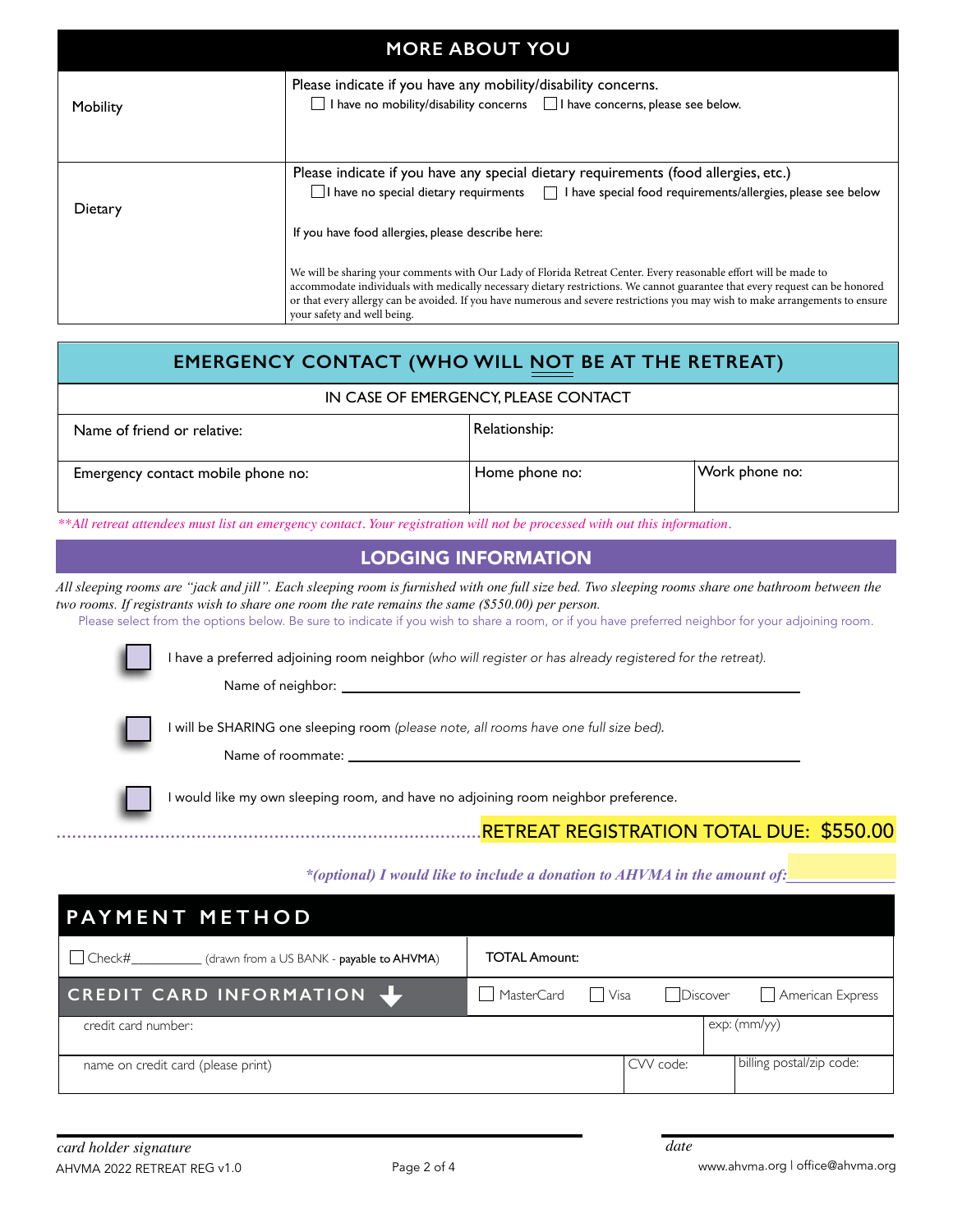

 $AHVMA$   $=$   $e:$  office@ahvma.org • p: 410.569.0795 • f:410.569.2346  $AHVMA$   $=$   $\frac{e: \text{office@abvma.org} \cdot p: 410.569.0795 \cdot f: 410.569.2346}{e: \text{office@abvma.org} \cdot p: 410.569.0795 \cdot f: 410.569.2346}$ 

### \*\* Waiver of Liability \*\*

o Latency<br>By registering for and attending the AHVMA Annual Retreat, you, on behalf of yourself and your guests (including, without limitation, family members) by registering for and attending the AHVMA Annual Retreat, you, on behan of yoursen and your guests (including, without imitation, family members)<br>("Guests"), assume all risks associated with your attendance and participat Retreat. By registering for this event, you, on behalf of yourself and your Guests agree to indemnify, defend, and hold harmless, AHVMA, its officers, directors, employees, and agents from all loss, damages, costs, expenses (including reasonable attorney's fees) or liability arising out of related attendance and participation at the AHVMA Retreat by your and your Guests, including without limitation, personal injury (including death) or any damage caused by you or any of your guests to any venue utilized by AHVMA for the Retreat, or your failure to comply with the applicable law or rules and regu-<br>Istians of Qual asks of Flarida Batter Canter and regulations of NaCome Center Center. lations of Our Lady of Florida Retreat Center.

DISCHARGE THE AMERICAN HOLISTIC VETERINARY MEDICAL ASSOCIATION, ITS OFFICERS, DIRECTORS, EMPLOYEES, INSURERS AND AGENTS OF AND FROM ANY AND ALL MANNER OF CHARGES, CLAIMS, ACTIONS, RIGHTS, DEMANDS, DEBTS, LIABILITY, FOR<br>And all the claims of a claim of the contract of the contract of the claim of the claim of the claims of the c ATTOMACTS FEES, DAMAGES OF ANT NIND AND RENTRAL MANISOLEVEN, IN LAW ON BLOUTT, INVELUD THIS LETTER IN THE FOUR<br>PROPERTY DAMAGE AND/OB BODILY IN ILIDY BIGHTS DELATED TO BBIVACY OB MISA ABBORBIATION OF IMAGE LIKENESS. EVEN I NEGLIGENCE OR GROSS NEGLIGENCE,ARISING OUT OF ACTS OF THE AMERICAN HOLISTIC VETERINARY MEDICAL ASSOCIATION, ITS AGENTS, OFFICERS, CONTRACTORS OR EMPLOYEES THAT MAY ARISE OR OCCUR IN CONNECTION WITH OR AS A RESULT OF ATTENDING THE AHVMA ANNUAL RETREAT. TO THE FULLEST EXTENT POSSIBLE BY LAW, I, ON BEHALF OF MYSELF AND MY GUESTS, DO HEREBY RELEASE, ACQUIT AND FOREVER ATTORNEYS' FEES, DAMAGES OF ANY KIND AND NATURE WHATSOEVER, IN LAW OR EQUITY, INCLUD¬ING BUT NOT LIMITED TO CLAIMS FOR PROPERTY DAMAGE AND/OR BODILY INJURY, RIGHTS RELATED TO PRIVACY OR MISAAPROPRIATION OF IMAGE LIKENESS, EVEN IF CAUSED BY<br>NEGLIGENCE, OR GROSS, NEGLIGENCE ANGING, QUE OF ACTS OF THE AMERICAN HOLISTIC VETENNARY MERICAL ASSOC

#### OF THE AMERICAN HOLISTIC VETERINARY MEDICAL ASSOCIATION, ITS AGENTS, OFFICERS, CONTRACTORS OR EMPLOYEES OF THE AMERICAN HOLISTIC VETERINARY MEDICAL ASSOCIATION, ITS AGENTS, OFFICERS, CONTRACTORS OR EMPLOYEES \*\* Photography/Video/Recording Release \*\*

The May are or occur in connection with the annual result of a result of a result of a result of a result of a<br>The american property of a retreat of a retreat. And the american property of a retreat of a retreat. The ameri recordings (incedid ings) or attendees at ATTWA events, or or people participating in functions or activities related to these events.<br>AHVMA may use these Recordings in the future for any purpose, including without limitat AHVMA may use tnese kecordings in the future for any purpose, including without limitation, commercial, marketing, publicity,<br>promotions, advertising, educational, or other purposes. By registering for the Retreat or any A yourself and your Guests, expressly consent and agree to allow AHVMA to make and use Recordings, which may include you, your family members or other Guests (including individuals under the age of 18), in all media formats worldwide for whatever purposes AH-VMA deems appropriate. You acknowledge and agree that AHVMA shall own all intellectual property rights, if any, arising in connection with the Recordings, and that neither yourself nor your Guests or children shall receive (or be entitled to receive) any royalties or other compensation from AHVMA for any use of Recordings. AHVMA has photographers/videographers for its events that are authorized by AHVMA to take photos, videos, or make other recordings ("Record¬ings") of attendees at AHVMA events, or of people participating in functions or activities related to these events.

#### any, arising in connection with the Recordings, and the Recordings or children shall receive (or be entitled to receive) any rotation or children shall receive (or be entitled to receive) any rotation  $\alpha$ \*\* Harassment Policy \*\*

**The AHVMA is dedicated to providing a barassment-free experience for evenings.**<br>The AHVMA is dedicated to providing a barassment-free experience for evenings regardless of gender gender identity and expression, sexual 1ese rules may be expelled fro The AHVMA is dedicated to providing a harassment-free experience for everyone, regardless of gender, gender identity and expression, sexual<br>We also have a control of the competition of the competition of the competition of form. Retreat participants and/or their Guests violating these rules may be expelled from the Retreat at the discretion of the event organizers.<br>. orientation, disability, physical appearance, body size, race, ethnicity, age or religion. We do not tolerate harassment of event participants in any

#### $**$  Registration  $**$

orientation, disability, physical appearance, race, race, race, race, race, race, ethnicity, age or religion.<br>We do not to lead the event participants in any form. We do not to even participants in any form. In any form, Participants and the metal window completed registration form, waiver and payment. Request to attend the retreat does not guaranteed from the event of the event of the event of the event of the event organization of the ev Space will NOT BE HELD without completed registration form, waiver and payment. Request to attend the retreat does not guarantee your registration to this event. Space for the 2022 AHVMA Retreat is limited. Registration is on a first come first served basis, based on availability.

There will be NO onsite registrations or single day registrations. Only fully registered individuals will be permitted on the retreat property. Violators of this policy will be invoiced for the full retreat cost, plus fifty percent (50%) penalty and prohibited from registering for or attending Future AHVMA Retreats and events until invoice is paid in full.

**All Retreat attendees are required to submit this waiver to the AHVMA office as part of their registration.** Registration & waivers must be received by: JULY 25, 2022. AHVMA reserves the right to cancel any registration, without refund, for any attendee who fails to provide a completed waiver by this deadline.  $\hfill$ 

Cancellations must be submitted in writing to the AHVMA Office. Written cancellations submitted on our before Friday, **May 27, 2022** are eligible for a full refund, less a \$50.00 administrative fee per registrant. Any cancellations received after May 27, 2022 are not eligible<br>.  $2019$  reserves the right to cancel any registration, with the right to provide a completed waiver by this deadline. The right to provide a complete a completed waiver by this deadline. The completed waiver by this deadli for refund.

> You will receive **email confirmation** of your Retreat registration from the AHVMA Office You will receive email confirmation of your Retreat registration from the AHVMA Office

By registering and checking the box, I hereby acknowledge that I have read and understand these instructions and policies. By registering and checking the box, I hereby acknowledge that I have read and understand these instructions and policies.

*\*registrant name (printed) \*registrant name (printed)*

**\***

**\***